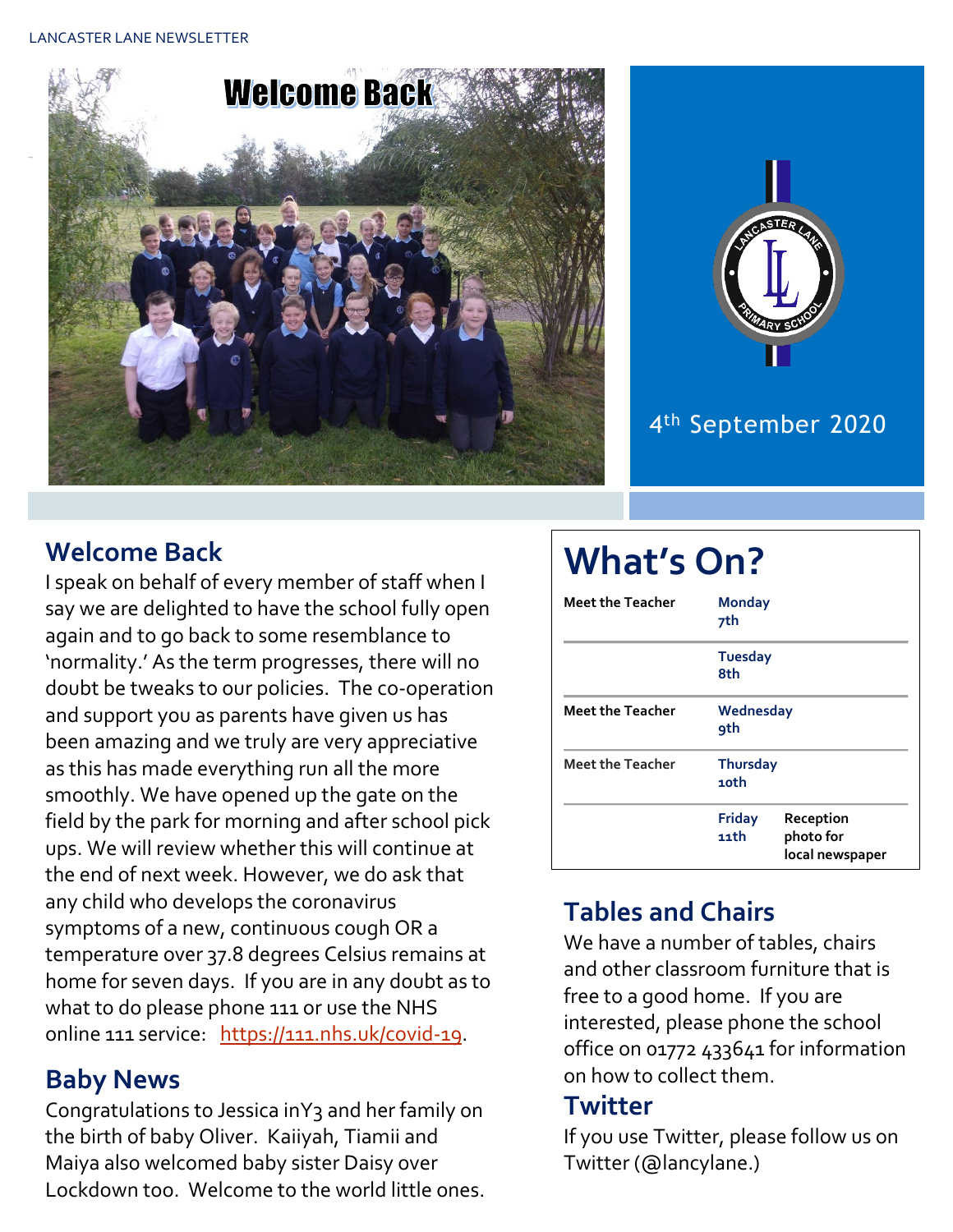#### **After School Clubs**

Mr Johnson will be sending home the clubs that your children can sign up to next week. Because of government guidelines, we have had to restrict the number of clubs we can offer and teachers can only run clubs for the bubble they work in. If they are absent from school or on a course another teacher isn't able to run the club for them. As Stoppers is taking place in the hall, should it be raining heavily then clubs will have to be cancelled.

#### **Welcome**

Mr Metcalfe has joined us as our new Year 6 teacher and Key Stage Two leader. Current restrictions has made it more difficult for him to get out and about on the school playground to say hello to you but I am sure it won't take him long to get to know you all. Ms Marcini has also joined us in Year 3 as a Teaching Assistant and a Welfare Assistant. We also welcomed Kendal to Y1, Aiva to Y2 and Jack and Oliver to Y3. I am sure it won't be long until they all feel like Lancy Laners.

### **Parent Information Packs**

As Parent Information Meetings (PIMs) aren't able to take place this term, the teachers have produced Parent Information Packs detailing class specific information. These will be uploaded to the class page of the website by the start of next week and also sent home by ParentMail.

#### **Parents' Meetings**

For parents of children in Years  $1 - 6$ , the booking system for Parents' Meetings next week is now live. The weather forecast is due to be fine as we are cordially asking parents to wait outside the classroom external door to see the teacher. Please be mindful of social distancing if other parents are also waiting.

#### **Jeans for Genes**

We will be taking part in Jeans for Genes Day on Friday, 18th September. For a small donation, children may come to school in jeans next Friday.

#### **Early Learners**

If you have a child in Early Learners and an elder sibling in school, please aim to drop the older child off nearer 9am so that the amount of time you have to wait in the soft play area is reduced. Thank you.